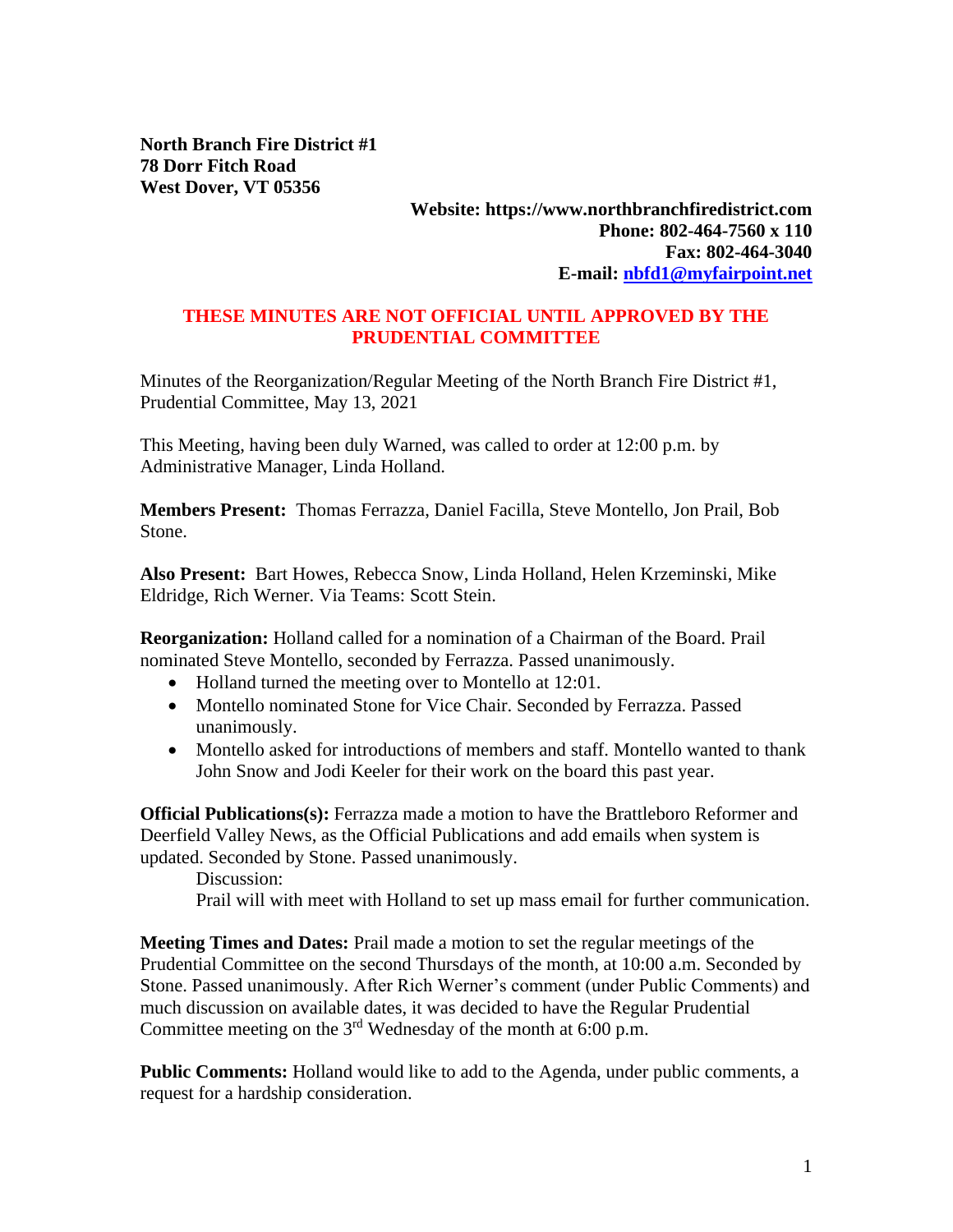- Mike Eldridge of the Deerfield Valley News requested information and documents of how board members are appointed, or a written document stating there is no such information.
- Rich Werner said the meeting times do not work for most people. He requested a committee to investigate how North Branch does budget, sets rates, charges for usage. He volunteered to head the committee.
- Holland had a request, from Tammy Snow, to consider a hardship leniency for her hookup fees. There was a discussion on history of granting this type of plan to other users. It was noted, by Prail, that each recommendation should be considered unique. Facilla made a motion to grant her a two-year payment plan, at no interest, for balance owed. Seconded by Prail. Passed unanimously.

**Minutes:** Ferrazza made a motion to approve the minutes of April 8<sup>th</sup>, April 28<sup>th</sup> and May 3<sup>rd</sup>/4<sup>th</sup> as submitted. Seconded by Facilla. Passed unanimously.

**Letters:** Letters were read by the Prudential Committee. No action needed. Montello asked what was customary as far as reading letters, so as not to take time during the meetings. Holland explained that board members usually come in before the meeting to read the letters.

**Treasurer's Report:** Ferrazza made a motion to pay the monthly bill in the amount of \$79,422.64. Seconded by Prail. Passed unanimously.

- Montello requested a Committee review of Profit and Loss.
- Prail asked if insurance is paid annually. R. Snow confirmed it is.
- Stone requested a breakdown of sleeping spaces. How many are from closings and how many are from amnesty program.
- Montello asked about the expense for a four-wheeler. Howes explained we just replaced one and use it to go up to the spray fields.
- Montello wanted to discuss, later, about going to a Fidelity account and consolidating the bank accounts.
- R. Snow reported that municipalities are not eligible for PPP loans.
- Montello asked for a monthly account of total cash from every account.
- R. Snow reported that NBFD's CD is at a .5% rate.
- Montello wanted a report of net income from tax sales.

## **Chief Operator's Report:**

## May 2021

**Operations** 

• The Mountaineer wants to build a fence around their pool as required by their insurance company. The way our sewer line runs through their property it would be nearly impossible to construct without being inside our ROW. Their idea was to run the top section of the fence parallel to our sewer line. Howes explained that would require installing all the fence posts and their supports too close to our sewer line. Howes recommended that a compromise would be to extend the fence up so that fence post are not in the ROW and only the fence is perpendicular to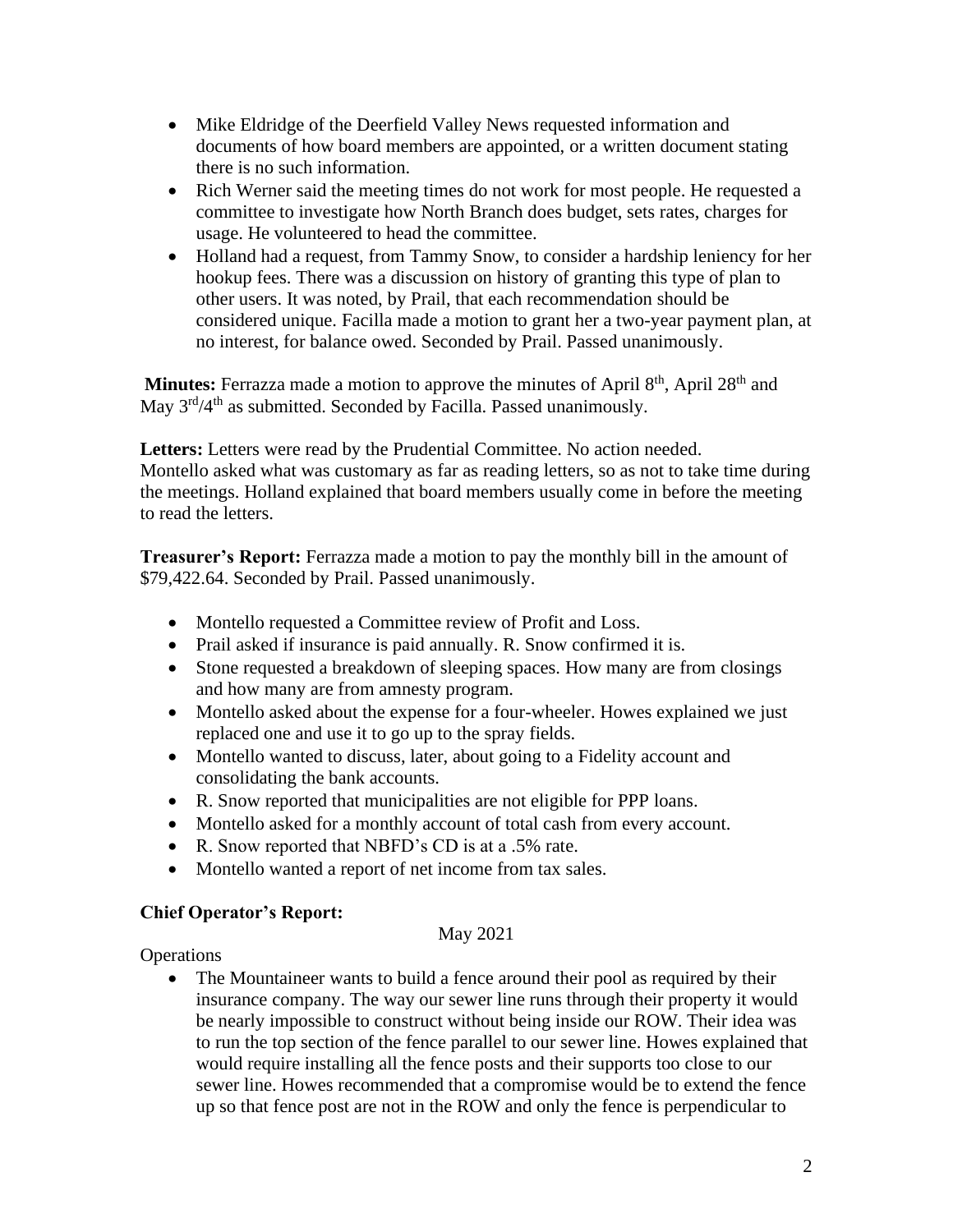the sewer line and spans it with no excavation within the ROW. The owner was not agreeable, but Howes made sure to reiterate that nothing can be constructed in our sewer ROW without the PC's approval and explained he needed to write a letter requesting what he would like to do.

• The facility well pump broke and needed replacement. The total cost of the repair was \$2,025.01.

RFP's Capital work

- RFPs were sent out to 5 bidders in Jan for work this year at the MT Snow PS, RT 100 PS, and Pond Transfer PS. Montello asked how many were received back, Howes replied 2 for each RFP.
- Howes met with Barry Sleath from Daniels Construction regarding our MT Snow pumpstation RFP. We had scheduled the pump base mounts and guide rails to be replaced. He informed Howes that back in 1998 they had to fabricate a ¾" steel plate on the bottom to attach the pump bases to as the concrete bottom was not solid concrete. Our drawings did not show that, but Howes did find the work orders to support it afterwards. The RFP did not include this as Howes was unaware of it so no one included it into their bids except Daniels. Howes would like to approve Daniels to do the work for \$45,000 as they did the work in 1998 and own their own fabrication company incase anything goes awry. This is \$25,000 over the budgeted expense so Howes will offset this increase by pushing other items off until next year. Prail made a motion to award the job at MT Snow pump station to Daniels Construction Company for \$45,000 Seconded by Stone. Passed unanimously.
- RT 100 pumpstation had two people submit bids. Champlin Associates for \$19,262.06 and Daniels Construction for \$29,000. Howes would like to award the bid to Chaplin. Ferrazza made a motion to award Champlin Associates to do the work at the RT 100 pumpstation for \$19,262.06. Seconded by Facilla. Passed unanimously.
- Pond Transfer pumpstation had two people submit bids. Champlin Associates for \$23,184.79 and Daniels Construction for \$22,000. Howes would like to award the bid to Daniels. Prail made a motion to award the Pond Transfer pumpstation job to Daniels Constructions Company, for \$22,0000. Seconded by Ferrazza. Passed unanimously.
- RT 100 pump station grinder is scheduled to be replaced this year. Total cost installed is \$23,799.07. Ferrazza made the motion to award the replacement of the RT 100 pump station grinder to JWC for \$23,799.07. Seconded by Stone. Passed unanimously.

**New Business:** Holland states a Board of abatement meeting needs to be set for June. Date set for the Board Abatement meeting is June 7, 2021 at 7:00 p.m.

- Montello asked to have a list of meters that need to be changed, contact information and progress on those accounts.
- Prail will work with Administrative Manager on e-vites.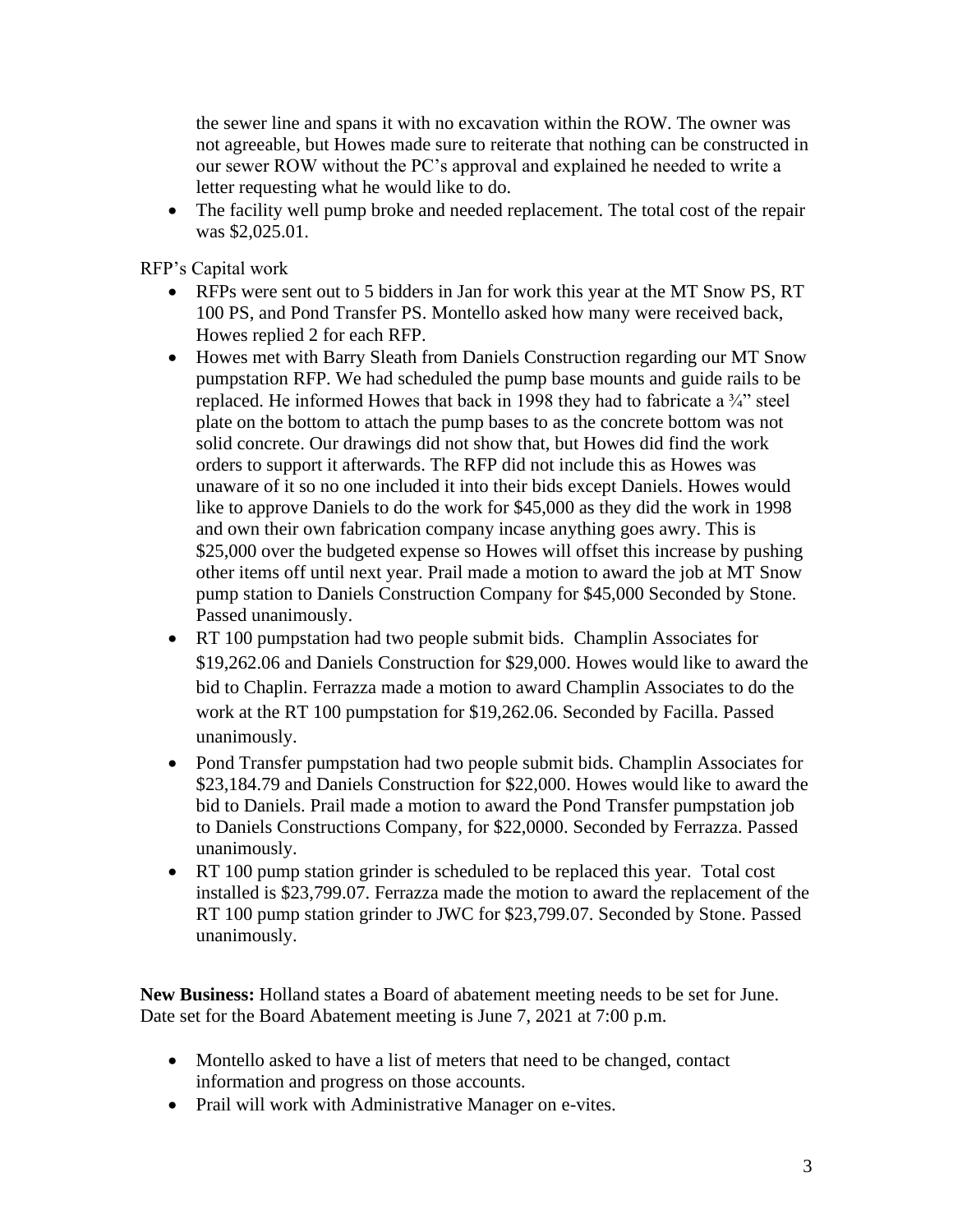- Montello asked for a copy of the employer handbook.
- Montello asked for a copy of the bond's amortization schedule.
- Ferrazza noted that The Brewery has added outdoor seating. Howes suggested we get a certificate of occupancy to make sure they are being charged properly.
- Prail made a motion to extend the Amnesty Program until August 1, 2021. Seconded by Ferrazza. Passed unanimously. The Board would like to notify local realtors, property managers, the Deerfield Valley News, and the Brattleboro Reformer and possible the website. Seconded by Ferrazza. Approved unanimously.
- Montello states that he has been in contact with the Select Board, and they feel that two seats that are currently being held on the board, need to come up for a special election. He asked Holland what the publication was for doing that. She stated it would be considered the same as an Annual meeting and needs to be warned no more than 40 days prior but no less than 30 days prior. He stated that anyone interested in running for the positions would need to have their ballots in by June 1<sup>st</sup>. He made this as a suggestion and asked for discussion.

Stone moved to have a special election of a 1- and 2-year term seats on the board, for June 28, 2021. Seconded by Prail. Motion passed three to one.

Discussion: Ferrazza states that if the board were only replacing 2 vacant seats, it could be done by special meeting. Ferrazza also states that special elections need to be done by Australian ballot and must have petitions pulled. Montello reports he was not aware of that. It is noted by Holland that under Covid restrictions this past year, petitions did not need to be filled, requiring only to fill out a consent form.

 Ferrazza reminded Montello that he cannot vote due to the current lawsuit against North Branch Fire District, by Montello. Ferrazza wanted to state that the Select Board (Dover) has nothing to do with North Branch Fire District's board. Montello states he is pulling the lawsuit that day or the next day.

Stone made a motion to go into executive session to discuss personnel at 1:12 p.m. Seconded by Prail. All in favor.

Prail made a motion to come out of executive session at 1:33 p.m. Seconded by Ferrazza. All in favor.

Montello adjourned the meeting at 1:32 p.m.

Respectfully Submitted:

Helen Krzeminski, Administrative Assistant

**cc:** T. Ferrazza, D. Facilla, J. Keeler, J. Snow, K. Braunbach, E. Floyd, B. Howes, H. Terhune, R. Stone, A. Pritcher, A. Palmiter, A. Perkins, A. Havreluk, C. Helmstetter, C. Turpin, G. Henry, G. Golet, Grayghostinn, J. Gooch, J. Eckert, J. Flanagan-Marchese, J. Mahon, J. Densmore, J. Brunen, J. Redd, L. Harkawik, L. Fraser, M. Hamilton, M.